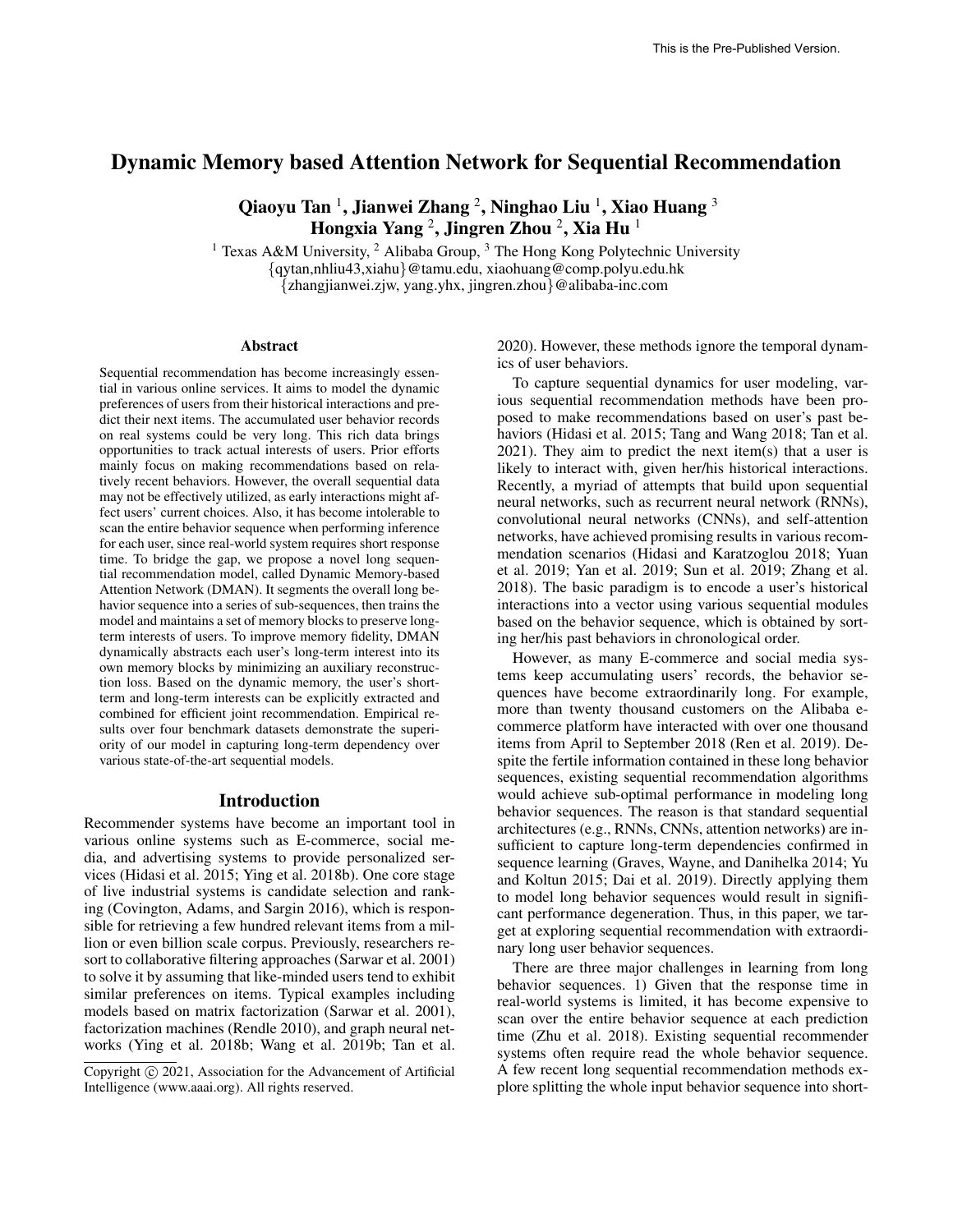term and long-term behavior sequences and then explicitly extracting a user's temporal and long-term preferences (Ying et al. 2018a; Lv et al. 2019). Despite their simplicity, they still suffer from high computation complexity since they need to scan over the whole behavior sequence during inference. 2) It is crucial to model the whole behavior sequence for a more accurate recommendation. A few attempts have been made to focus only on short-term actions (Li, Wang, and McAuley 2020; Hidasi and Karatzoglou 2018) and abandon previous user behaviors. Nevertheless, studies (Ren et al. 2019; Belletti, Chen, and Chi 2019) have demonstrated that user preferences may be influenced by her/his early interactions beyond the short-term behavior sequence. 3) It is hard to explicitly control the contributions of long-term or short-term interests for user modeling. Some studies resort to memory neural network (Graves, Wayne, and Danihelka 2014) to implicitly preserve the long-term intentions for efficient sequential modeling (Chen et al. 2018; Ren et al. 2019). But they may suffer from long-term knowledge forgetting (Sodhani, Chandar, and Bengio 2018), due to that the memory is optimized by predicting the next-item. Therefore, an advanced sequential model is needed to explicitly model both long-term and short-term preferences, as well as supporting efficient inference.

To address the limitations above, we propose a novel dynamic memory-based self-attention network, dubbed DMAN, to model long behavior sequence data. It offers standard self-attention networks to capture long-term dependencies for user modeling effectively. To improve model efficiency, DMAN truncates the whole user behavior sequence into several successive sub-sequences and optimizes the model sequence by sequence. Specifically, a recurrent attention network is derived to utilize the correlation between adjacent sequences for short-term interest modeling. Meanwhile, another attention network is introduced to measure dependencies beyond consecutive sequences for long-term interest modeling based on a dynamic memory, which preserves user behaviors before the adjacent sequences. Finally, the two aspect interests are adaptively integrated via a neural gating network for the joint recommendation. To enhance the memory fidelity, we further develop a dynamic memory network to effectively update the memory blocks sequence by sequence using an auxiliary reconstruction loss. To summarize, the main contributions of this paper are as follows:

- We propose a dynamic memory-based attention network DMAN for modeling long behavior sequences, which conducts an explicit and adaptive user modeling and supports efficient inference.
- We derive a dynamic memory network to dynamically abstract a user's long-term interests into an external memory sequence by sequence.
- Extensive experiments on several challenging benchmarks demonstrate our method's effectiveness in modeling long user behavior data.

## The Proposed DMAN Model

In this section, we first introduce the problem formulation and then discuss the proposed framework in detail.

Table 1: Notations summary.

| <b>Notation</b>     | <b>Description</b>                  |
|---------------------|-------------------------------------|
| $\boldsymbol{u}$    | a user                              |
| t.                  | an item                             |
| X                   | an interaction record               |
| U                   | the set of users                    |
| ν                   | the set of items                    |
| $\mathcal{S}_n$     | the <i>n</i> -th behavior sequence  |
| K                   | the number of candidate items       |
| $\overline{N}$      | the number of sliced sequences      |
| $\overline{L}$      | the number of self-attention layers |
| m                   | the number of memory slots          |
| D                   | the number of embedding dimension   |
| $\ddot{\mathbf{H}}$ | the short-term interest embedding   |
| $\hat{H}$           | the long-term interest embedding    |
| М                   | the memory embedding matrix         |
|                     | the output user embedding           |

## Notations and Problem Formulation

Assume  $U$  and  $V$  denote the sets of users and items, respectively.  $S = {\mathbf{x}_1, \mathbf{x}_2, ..., \mathbf{x}_{|\mathcal{S}|}}$  represents the behavior sequence in chronological order of a user.  $x_t \in V$  records the t-th item interacted by the user. Given an observed behavior sequence  $\{x_1, x_2, \ldots, x_t\}$ , the sequential recommendation task is to predict the next items that the user might be interacted with. Notations are summarized in Table 1.

In our setting, due to the accumulated behavior sequence  $S$  is very long, we truncate it into a series of successive sub-sequences with fixed window size  $T$ , i.e.,  $S = {\mathcal{S}_n}_{n=1}^N$ , for the model to process efficiently.  $S_n =$  ${x_{n,1}, x_{n,2}, \ldots, x_{n,T}}$  denotes the *n*-th sequence. Traditional sequential recommendation methods mainly rely on a few recent behaviors  $S_N$  for user modeling. Our paper focuses on leveraging the whole behavior sequence for a comprehensive recommendation. We first illustrate how to explicitly extract short-term and long-term user interests from historical behaviors, and then describe an adaptive way to combine them for joint recommendation. Finally, we introduce a novel dynamic memory network to preserve user's long-term interests for efficient inference effectively.

#### Recurrent Attention Network

This subsection introduces the proposed recurrent attention network for short-term interest modeling. Given an arbitrary behavior sequence  $S_n$  as input, an intuitive way to estimate a user's short-term preferences is only consider her/his behaviors within the sequence. However, the first few items in each sequence may lack necessary context for effective modeling, because previous sequences are not considered.

To address this limitation, we introduce the notion of recurrence in RNNs into self-attention network and build a sequence-level recurrent attention network, enabling information flow between adjacent sequences. In particular, we use the hidden state computed for last sequence as additional context for next sequence modeling. Formally, let  $S_{n-1}$  and  $S_n$  be two successive sequences, and  $\widetilde{H}_{n-1}^l \in \mathbb{R}^{T \times D}$  denote the l-th layer hidden state produced for sequence  $S_{n-1}$ . We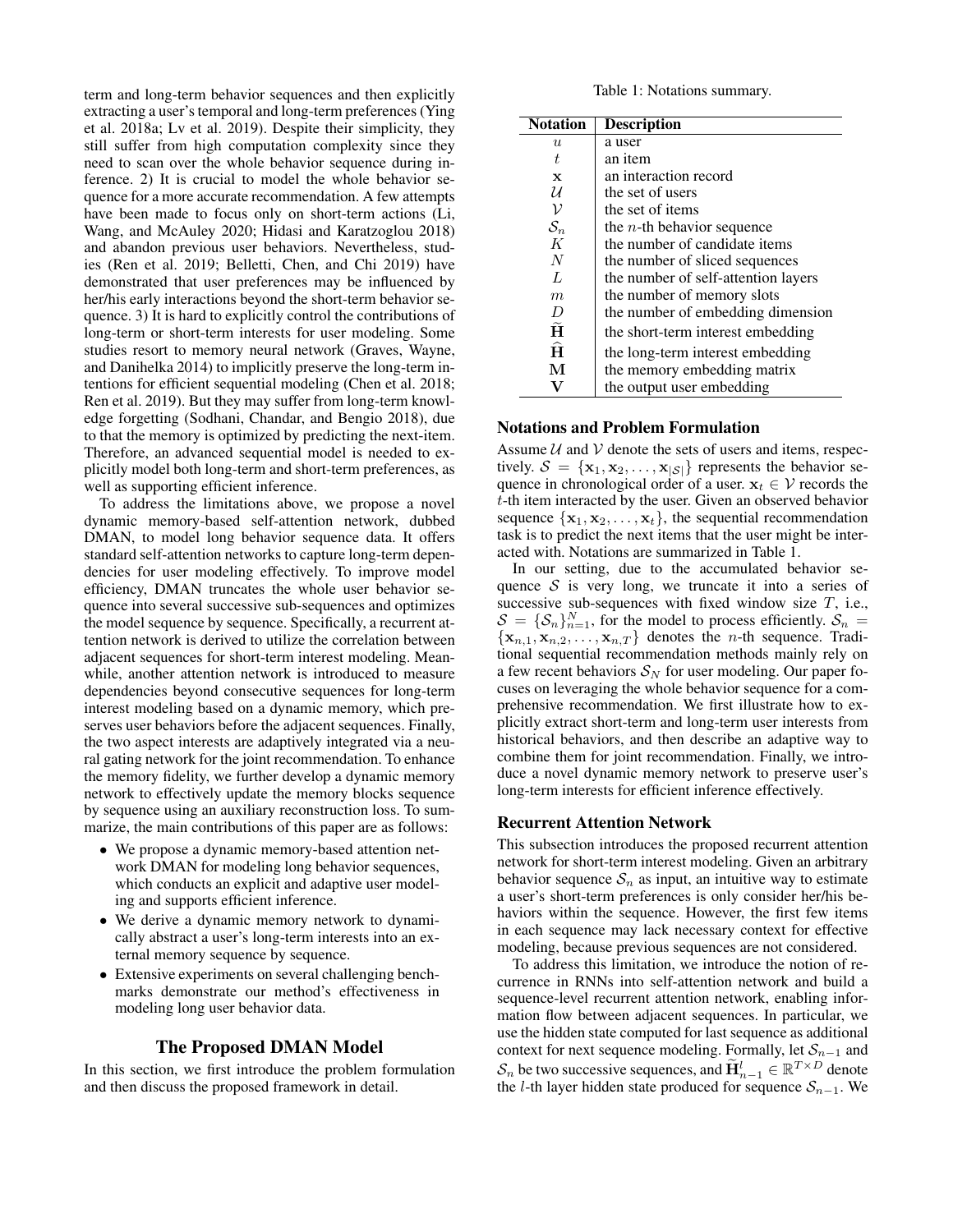

Figure 1: Illustration of DMAN for one layer. It takes a series of sequences as input and trains the model sequence by sequence. When processing the *n*-th sequence  $S_n$ , the recurrent attention network is applied to extract short-term user interest by using the previous hidden state  $\mathbf{H}_{n-1}$  as context. Meanwhile, the long-term attention network is utilized to extract long-term interest based on the memory blocks M. Next, the short-term and long-term interests are combined via a neural gating network for joint user modeling. Finally, the dynamic memory network updates the memory blocks via fusing the information in  $H_{n-1}$ , and the model continues to process the next sequence. The overall model is optimized by maximizing the likelihood of observed sequence, while the dynamic memory network is trained based on a local reconstruction loss  $\mathcal{L}_{ae}$ .

calculate the hidden state of sequence  $S_n$  as follows.

$$
\widetilde{\mathbf{H}}_{n}^{l} = \text{Atten}_{\text{rec}}^{l}(\widetilde{\mathbf{Q}}_{n}^{l}, \widetilde{\mathbf{K}}_{n}^{l}, \widetilde{\mathbf{V}}_{n}^{l}) = \text{softmax}(\widetilde{\mathbf{Q}}_{n}^{l}(\widetilde{\mathbf{K}}_{n}^{l})^{\top})\widetilde{\mathbf{V}}_{n}^{l}, \n\widetilde{\mathbf{Q}}_{n}^{l} = \widetilde{\mathbf{H}}_{n}^{l-1}\widetilde{\mathbf{W}}_{Q}^{\top}, \text{ and } \widetilde{\mathbf{K}}_{n}^{l} = \mathbf{H}_{n}^{l-1}\widetilde{\mathbf{W}}_{K}^{\top}, \n\widetilde{\mathbf{V}}_{n}^{l} = \mathbf{H}_{n}^{l-1}\widetilde{\mathbf{W}}_{V}^{\top}, \n\mathbf{H}_{n}^{l-1} = \widetilde{\mathbf{H}}_{n}^{l-1} \parallel \text{SG}(\widetilde{\mathbf{H}}_{n-1}^{l-1}),
$$
\n(1)

where Atten ${}_{\text{rec}}^l(\cdot, \cdot, \cdot)$  is the *l*-th layer self-attention network, in which the query, key and value matrices are denoted by Q,  $K$  and  $V$ , respectively. The input of the first layer is the sequence embedding matrix  $\mathbf{X}_n = [\mathbf{x}_{n,1}, \dots, \mathbf{x}_{n,T}] \in \mathbb{R}^{T \times D}$ . Intuitively, the attention layer calculates a weighted sum of embeddings, where the attention weight is computed between query i in  $S_n$  and value j obtained from previous sequences. The function  $SG(\cdot)$  stands for stop-gradient from previous hidden state  $\widetilde{H}_{n-1}^{l-1}$ , and  $\parallel$  denotes concatenation. In our case, we use the extended context as key and value and adopt three linear transformations to improve the model flexibility, where  $\{\widetilde{\mathbf{W}}_{Q}, \widetilde{\mathbf{W}}_{K}, \widetilde{\mathbf{W}}_{V}\} \in \mathbb{R}^{D \times D}$  denote the parameters. The extended context not only provides precious information for recovering the first few items, but also allows our model to capture the dependency across sequences. In practice, instead of computing the hidden states from scratch at each time point, we cache the hidden state of last sequence for reuse. Besides, masking strategy and positional embeddings are also included to avoid the future information leakage problem (Yuan et al. 2019) and capture sequential dynamics (Kang and McAuley 2018; Wang et al. 2019a). The final short-term interest embedding is defined as  $\widetilde{\mathbf{H}}_n = \widetilde{\mathbf{H}}_n^L$ .

### Long-term Attention Network

In this subsection, we present another attention network for long-term interest modeling. With the recurrent connection mechanism defined in Eq. 1, our model can capture correlations between adjacent sequences for interest modeling. However, longer-range dependencies beyond successive sequences may still be ignored, since the recurrent connection mechanism is limited in capturing longer-range correlations (Sodhani, Chandar, and Bengio 2018; Sukhbaatar et al. 2015). Hence, additional architecture is needed to effectively capture long-term user preferences.

To this end, we maintain an external memory matrix  $\mathbf{M} \in \mathbb{R}^{m \times D}$  to explicitly memorize a user's long-term preferences, where  $m$  is the number of memory slots. Each user is associated with a memory. Ideally, the memory complements with the short-term interest modeling, with the aim to capture dependencies beyond adjacent sequences. We leave how to effectively update the memory in later section and now focus on how to extract long-term interests from the memory. Specifically, let  $\mathbf{M}^l \in \mathbb{R}^{\widetilde{m} \times D}$  denote the *l*-th layer memory matrix, we estimate the long-term hidden state of sequence  $S_n$  using another self-attention network as

$$
\widehat{\mathbf{H}}_n^l = \text{Atten}^l(\widehat{\mathbf{Q}}_n^l, \widehat{\mathbf{K}}_n^l, \widehat{\mathbf{V}}_n^l),
$$
  

$$
\widehat{\mathbf{Q}}_n^l, \widehat{\mathbf{K}}_n^l, \widehat{\mathbf{V}}_n^l = \widehat{\mathbf{H}}_n^{l-1} \widehat{\mathbf{W}}_Q^{\top}, \mathbf{M}^{l-1} \widehat{\mathbf{W}}_K^{\top}, \mathbf{M}^{l-1} \widehat{\mathbf{W}}_V^{\top}. \tag{2}
$$

Similarly, Atten<sup> $l(\cdot, \cdot, \cdot)$ </sup> is a self-attention network. It takes the last layer hidden state  $\hat{H}_n^{l-1}$  as query and uses the layer-wise memory matrix  $M^{l-1}$  as key (value). The input of the query is  $X_n$ . By doing so, the output hidden state  $\widehat{\mathbf{H}}_n^l \in \mathbb{R}^{T \times D}$  is a selective aggregation of m memory blocks, where the selection weight is query-based and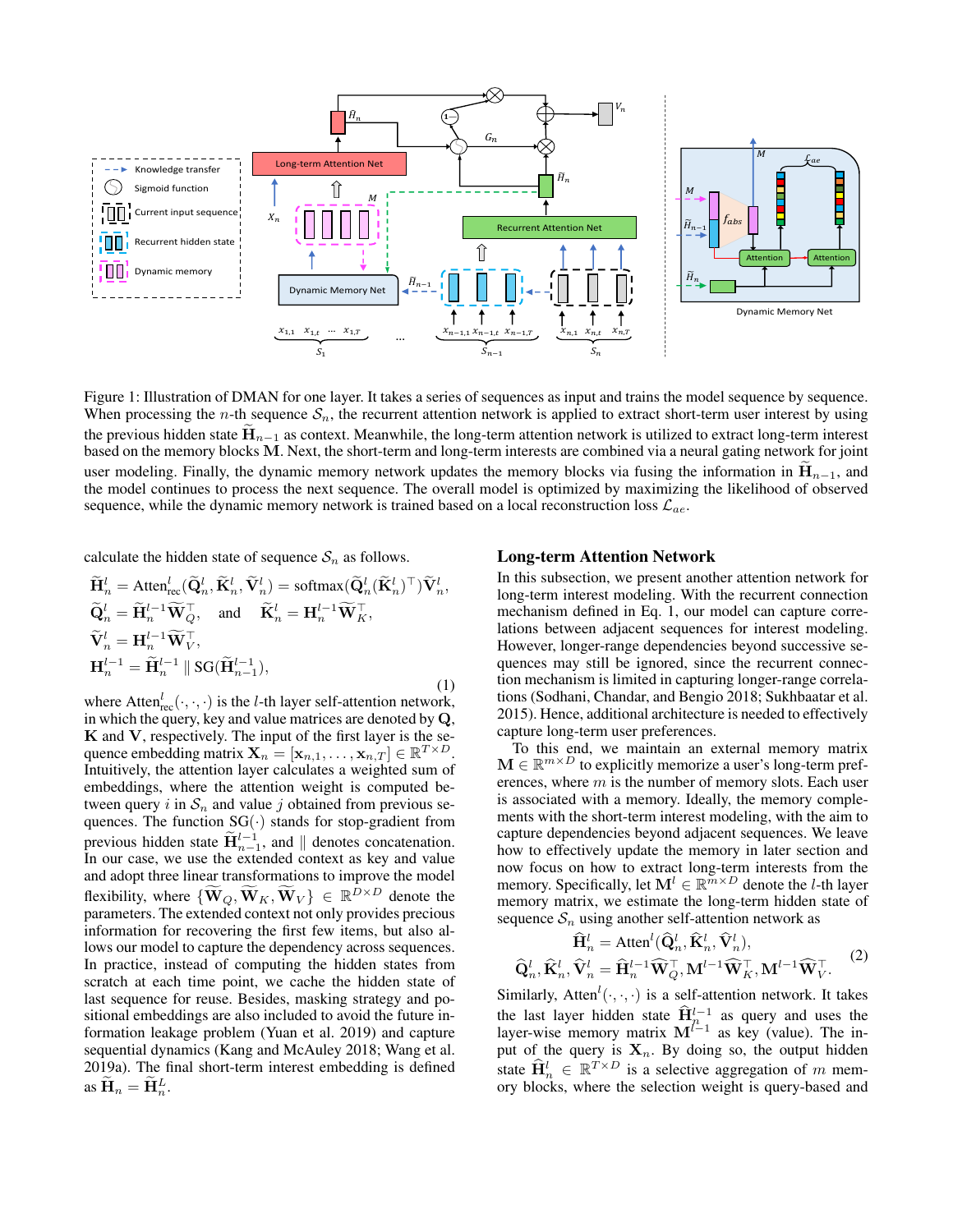varies across different queries.  $\{\widehat{\mathbf{W}}_{Q}, \widehat{\mathbf{W}}_{K}, \widehat{\mathbf{W}}_{V}\}\$ are trainable transformation matrices to improve model capacity. Since the memory is maintained to cache long-term user interests that beyond adjacent sequences, we refer to the above attention network as long-term interest modeling. The final long-term interest embedding for sequence  $S_k$  is denoted as  $\hat{\mathbf{H}}_n = \hat{\mathbf{H}}_n^L.$ 

#### Neural Gating Network

After obtaining the short-term and long-term interest embeddings, the next aim is to combine them for comprehensive modeling. Considering that a user's future intention can be influenced by early behaviors, while short-term and longterm interests may contribute differently for next-item prediction over time (Ma et al. 2019), we apply a neural gating network to adaptively control the importance of the two interest embeddings.

$$
\mathbf{V}_n = \mathbf{G}_n \odot \mathbf{H}_n + (1 - \mathbf{G}_n) \odot \mathbf{H}_n,
$$
  
\n
$$
\mathbf{G}_n = \sigma(\widetilde{\mathbf{H}}_n \mathbf{W}_{short} + \widehat{\mathbf{H}}_n \mathbf{W}_{long}),
$$
\n(3)

where  $\mathbf{G}_n \in \mathbb{R}^{T \times D}$  is the gate matrix learned by a nonlinear transformation based on short-term and long-term embeddings.  $\sigma(\cdot)$  indicates the sigmoid activation function,  $\odot$ denotes element-wise multiplication, and  $\mathbf{W}_{short},\mathbf{W}_{long} \in$  $\mathbb{R}^{D\times D}$  are model parameters. The final user embedding  $\mathbf{V}_n \in \mathbb{R}^{T \times D}$  is obtained by a feature-level weighted sum of two types of interest embeddings controlled by the gate.

#### Dynamic Memory Network

In this subsection, we describe how to effectively update the memory M to preserve long-term user preferences beyond adjacent sequences. One feasible solution is to maintain a fixed-size FIFO memory to cache long-term message. This strategy is sub-optimal for user modeling due to two reasons. First, the oldest memories will be discarded if the memory is full, whether it is important or not. This setting is reasonable in NLP task (Rae et al. 2019) as two words that too far away in the sentence are often not correlated. But it is not held in recommendation because behavior sequence is not strictly ordered (Yuan et al. 2019) and users often exhibit monthly or seasonal periodic behaviors. Second, the memory is redundant and not effectively utilized, since user interests in practice is often bounded in tens (Li et al. 2019).

To avoid these limitations, we propose to abstract a user's long-term interests from the past actively. Assume the model was processed sequence  $S_n$ , then the memory is updated as

$$
\mathbf{M}^{l} \leftarrow f_{abs}^{l}(\mathbf{M}^{l}, \widetilde{\mathbf{H}}_{n-1}^{l}),
$$
\n(4)

where  $f_{abs}^l : \mathbb{R}^{(m+T) \times D} \rightarrow \mathbb{R}^{m \times D}$  is the *l*-th layer abstraction function. It takes the old memory and the context state  $\widetilde{\mathbf{H}}_{n-1}^l$  as input and updates memory  $\mathbf{M}^l$  to represent user interests. In theory,  $f_{abs}$  requires to effectively preserve the primary interests in old memories and merges contextual information. Basically,  $f_{abs}$  can be trained with the next-item prediction task end-to-end. Nevertheless, memories that differ from the target item may be discarded. There-

fore, we consider train the abstraction function with an auxiliary attention-based reconstruction loss as follows.

$$
\mathcal{L}_{ae} = \min \sum_{l=1}^{L} ||\text{attent}_{rec}^l(\widetilde{\mathbf{Q}}^l, \widetilde{\mathbf{K}}^l, \widetilde{\mathbf{V}}^l) - \text{attent}_{rec}^l(\widetilde{\mathbf{Q}}^l, \widehat{\mathbf{K}}^l, \widehat{\mathbf{V}}^l) ||_F^2
$$

$$
\widetilde{\mathbf{Q}}^l = \widetilde{\mathbf{H}}_n^l, \ \widetilde{\mathbf{K}}^l = \widetilde{\mathbf{V}}^l = \mathbf{M}^l || \widetilde{\mathbf{H}}_{n-1}^l, \ \widehat{\mathbf{K}}^l = \widehat{\mathbf{V}}^l = \mathbf{M}^l,
$$
(5)

where atten $_{rec}^{l}(\cdot, \cdot, \cdot)$  is the self-attention network defined in Eq. (1). We reuse the recurrent attention network but keep the parameters fixed and not trainable here. We employ the hidden state  $\tilde{H}_n^l$  of  $S_n$  as query for two attention networks. The first attention outputs a new representation for the query via a weighted sum from the old and new memories, while the second from the abstracted memories. By minimizing the reconstruction loss, we expect the primary interests can be extracted by  $f_{abs}$  as much as possible. Note that we consider a lossy objective here because the information that is no longer attended to in  $S_n$  can be discarded in order to capture the shifting of user interests to some extent.

**Implementation of abstraction function**  $f_{abs}$  We parameterize  $f_{abs}$  with the dynamic routing method in CapsNet (Sabour, Frosst, and Hinton 2017) for its promising results in capturing user's diverse interests in recommendation (Li et al. 2019). Suppose we have two layers of capsules, we refer capsules from the first layer and the second layer as primary capsules and interest capsules, respectively. The goal of dynamic routing is to calculate the values of interest capsules given the primary capsules in an iterative fashion. In each iteration, given primary capsules vectors  $x_i$  (input vector),  $i \in \{1, ..., T + m\}$  and interest capsules  $\bar{\mathbf{x}}_i$  (output vector),  $j \in \{1, \ldots, m\}$ , the routing logit  $b_{ij}$  between primary capsule  $i$  and interest capsule  $j$  is computed by

$$
b_{ij} = \bar{\mathbf{x}}_j^{\top} \mathbf{W}_{ij} \mathbf{x}_i, \tag{6}
$$

where  $W_{ij}$  is a transformation matrix. Given routing logits,  $s_i$  is computed as weighted sum of all primary capsules

$$
\mathbf{s}_{j} = \sum_{i=1}^{m+T} \alpha_{ij} \mathbf{W}_{ij} \mathbf{x}_{i},
$$
 (7)

where  $\alpha_{ij} = \exp(b_{ij}) / \sum_{j'=1}^{m+T} \exp(b_{ij'})$  is the connection weight between primary capsule  $i$  and interest capsule  $j$ . Finally, a non-linear "squashing" function (Sabour, Frosst, and Hinton 2017) is proposed to obtain the corresponding vectors of interest capsules as

$$
\bar{\mathbf{x}}_j = \text{squash}(\mathbf{s}_j) = \frac{\|\mathbf{s}_j\|^2}{1 + \|\mathbf{s}_j\|^2} \frac{\mathbf{s}_j}{\|\mathbf{s}_j\|}.
$$
 (8)

The routing process between Eq. (6) and Eq. (8) usually repeats three times to converge. When routing finishes, the output interest capsules of user  $u$  are then used as the memory, i.e.,  $\mathbf{M} = [\bar{\mathbf{x}}_1, \dots, \bar{\mathbf{x}}_m].$ 

#### Model Optimization

As the data is derived from the user implicit feedback, we formulate the learning problem as a binary classification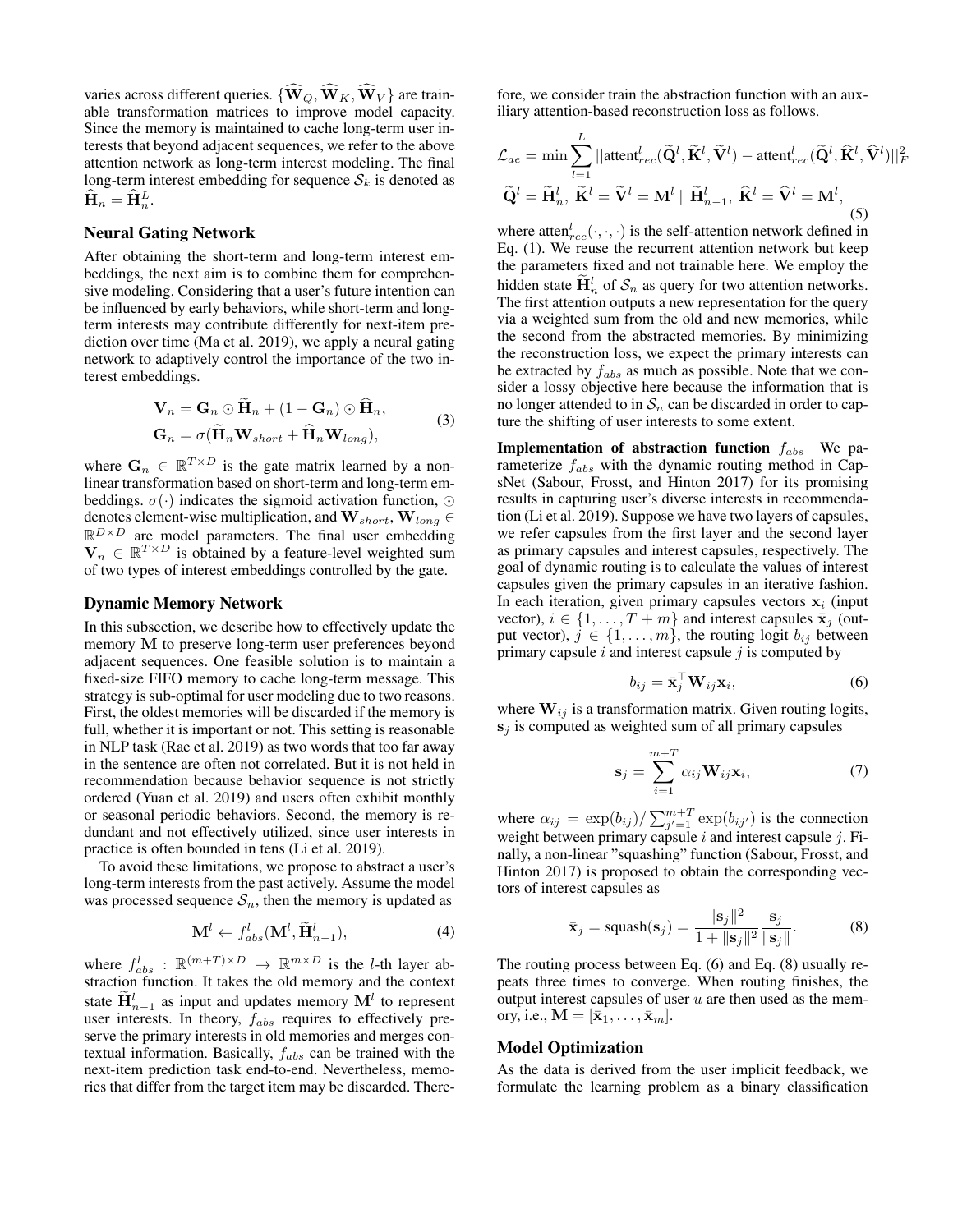Table 2: The dataset statistics.

| Dataset      | #Users    | #Items    |    |    |
|--------------|-----------|-----------|----|----|
| MovieLens    | 6.040     | 3.952     | 20 | 10 |
| Taobao       | 987.994   | 4,162,024 | 20 | 10 |
| JD.com       | 1,608,707 | 378,457   | 20 | 10 |
| <b>XLong</b> | 20,000    | 3,269,017 | 50 | 20 |

task. Given the training sample  $(u, t)$  in a sequence  $S_n$  with the user embedding vector  $V_{n,t}$  and target item embedding  $x_t$ , we aim to minimize the following negative likelihood

$$
\mathcal{L}_{like} = -\sum_{u \in \mathcal{U}} \sum_{t \in \mathcal{S}_n} \log P(\mathbf{x}_{n,t} | \mathbf{x}_{n,1}, \mathbf{x}_{n,2}, \cdots, \mathbf{x}_{n,t-1})
$$

$$
= -\sum_{u \in \mathcal{U}} \sum_{t \in \mathcal{S}_n} \log \frac{\exp(\mathbf{x}_t^{\top} \mathbf{V}_{n,t})}{\sum_{j \in \mathcal{V}} \exp(\mathbf{x}_j^{\top} \mathbf{V}_{n,t}))}.
$$
(9)

The loss above is usually intractable in practice because the sum operation of the denominator is computationally prohibitive. Therefore, we adopt a negative sampling strategy to approximate the softmax function in experiments. When the data volume is large, we leverage Sampled Softmax technique (Covington, Adams, and Sargin 2016; Jean et al. 2014) to further accelerate the training. Note that Eqs. (9) and (6) are separately updated in order to preserve long-term interests better. Specifically, we first update Eq. (9) by feeding a new sequence and then updating the abstraction function's parameters by minimizing Eq. (6).

### Experiments and Analysis

#### Datasets

We conduct experiments over four public benchmarks. Statistics of them are summarized in Table 2. MovieLens <sup>1</sup> collects users' rating scores for movies. JD.com (Lv et al. 2019) is a collection of user browsing logs over e-commerce products collected from JD.com. Taobao (Zhu et al. 2018) and XLong (Ren et al. 2019) are datasets of user behaviors from the commercial platform of Taobao. The behavior sequence in XLong is significantly longer than other three datasets, thus making it difficult to model.

#### Baselines

To evaluate the performance of DMAN, we include three groups of baseline methods. First, traditional sequential methods. To evaluate the effectiveness of our model in dealing with long behavior sequence, three state-of-the-art recommendation algorithms for sequences with a normal length have been employed, including GRU4Rec (Tang and Wang 2018), Caser (Kang and McAuley 2018) and SASRec (He and Chua 2017). Second, long sequential methods. To evaluate the effectiveness of our model in extracting long-term user interests with dynamic memory, we include SDM (Lv et al. 2019) and SHAN (Ying et al. 2018a), which are tailored for modeling long behavior sequences. To evaluate the effectiveness of our model in explicitly capturing user's

short-term and long-term interests, we also set HPMN (Ren et al. 2019) as a baseline. It is based on the memory network. Thrid, DMAN variants. To analyze the contribution of each component of DMAN, we consider three variants. DMAN-XL discards the long-term attention network to verify the effectiveness of capturing long-term interests. DMAN-FIFO adopts a FIFO strategy to validate the usefulness of the abstraction function in extracting primary interests. DMAN-NRAN replaces the recurrent attention network with vanilla attention network to demonstrate the effectiveness of extending context for effective user modeling.

### Experimental Settings

We obtain the behavior sequence by sorting behaviors in chronological order. Following the traditional way (Kang and McAuley 2018), we employ the last and second last interactions for testing and validation, respectively, and the remaining for training. We follow the widely-adopted way (Li et al. 2017; Lv et al. 2019) and split the ordered training sequence into L consecutive sequences. The maximum length of a sequence is  $T$ . The statistics of four datasets are listed in Table 2. We repeatedly run the model five times and report the average results.

Evaluation metrics For each user in the test set, we treat all the items that the user has not interacted with as negative items. To estimate the performance of top-K recommendations, we use Hit Rate  $(HR@K)$  and Normalized Discounted Cumulative Gain (NDCG $@K$ ) metrics, which are widely used in the literature (He and Chua 2017).

Parameter settings For baselines, we use the source code released by the authors, and their hyper-parameters are tuned to be optimal based on the validation set. To enable a fair comparison, all methods are optimized with the number of samples equals 5 and the number of embedding dimensions D equals 128. We implement DMAN with Tensorflow and the Adam optimizer is utilized to optimize the model with learning rate equals 0.001. The batch size is set to 128 and the maximum epoch is 8. The number of memory slots  $m$  and attention layers  $L$  are searched from {2, 4, 6, 8, 10, 20, 30} and {1, 2, 3, 4, 5}, respectively.

#### Comparisons with SOTA

In this section, we compare our model with different baselines. Tables 3 and 4 report the results. In general, we have three aspects of observations.

Influence of modeling long behavior sequence for traditional sequential methods From Table 3, we observe that GRU4Rec, Caser, and SASRec improve their performance when considering longer behavior sequence. Therefore, modeling longer behavior sequence has proved to be effective for user modeling. Besides, different sequential modules have varied abilities in handling long behavior sequence. Specifically, SASRec, GRU4Rec, and Caser improve 24.74%, 29.36%, and 13.42% on Taobao in terms of HR@50, while SASRec consistently performs the best. It indicates the ability of self-attention network in extracting se-

<sup>1</sup> https://grouplens.org/datasets/movielens/1m/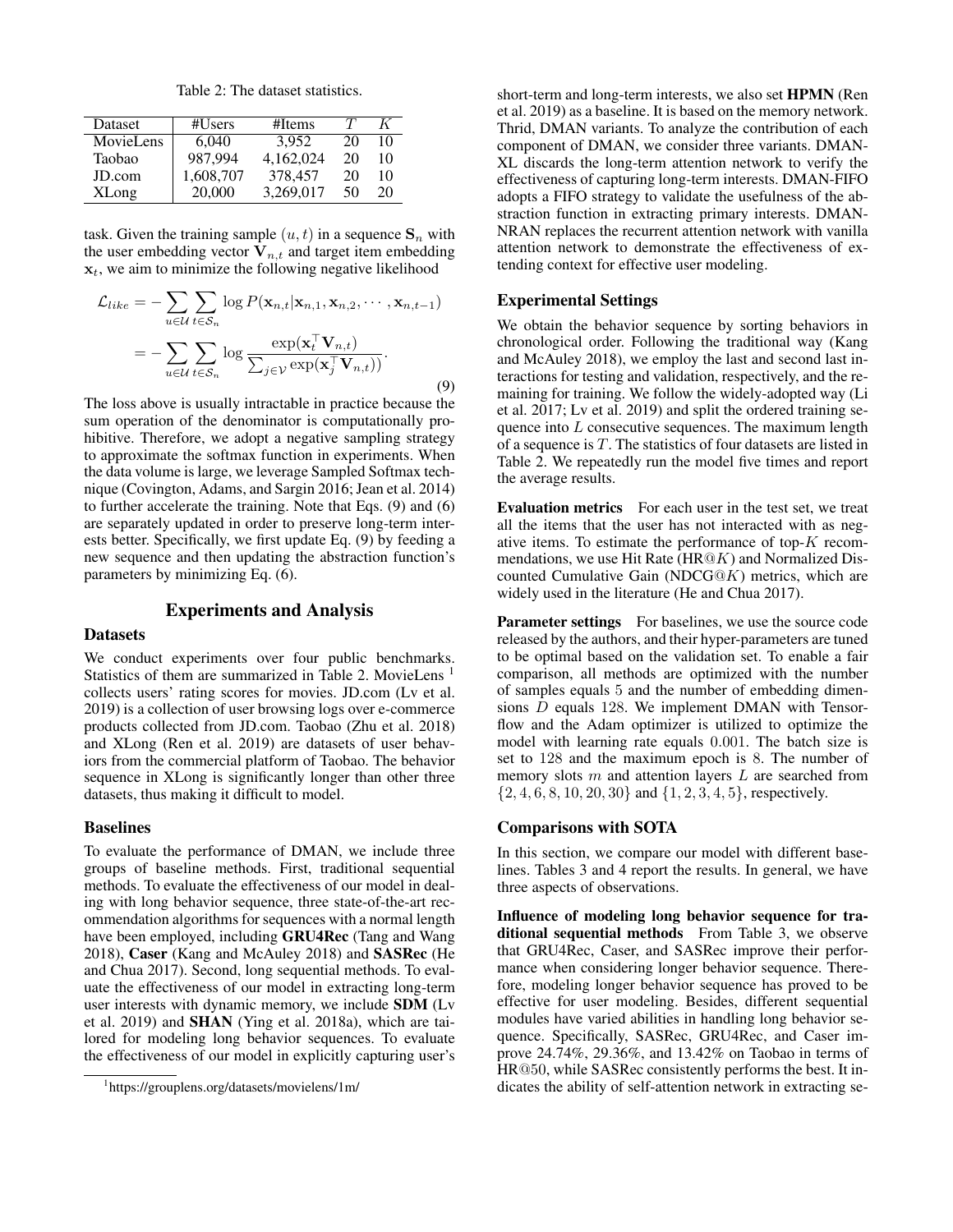Table 3: Sequential recommendation performance over three benchmarks. ∗ indicates the model only use the latest behavior sequence for training; otherwise, the whole behavior sequence. The second best results are underlined.

| <b>Models</b>  | <b>MovieLens</b> |       |          | <b>Taobao</b> |        |          | JD.com |       |          |
|----------------|------------------|-------|----------|---------------|--------|----------|--------|-------|----------|
|                | HR@10            | HR@50 | NDCG@100 | HR@50         | HR@100 | NDCG@100 | HR@10  | HR@50 | NDCG@100 |
| GRU4Rec*       | 17.69            | 43.13 | 16.90    | 10.42         | 14.01  | 4.23     | 27.65  | 38.73 | 23.40    |
| $\bf Case r^*$ | 18.98            | 45.64 | 17.62    | 13.71         | 16.51  | 6.89     | 29.27  | 40.16 | 24.25    |
| SASRec*        | 21.02            | 47.28 | 19.05    | 16.41         | 22.83  | 9.23     | 33.98  | 44.89 | 27.41    |
| <b>GRU4Rec</b> | 19.78            | 47.40 | 18.75    | 13.48         | 16.53  | 5.81     | 35.28  | 47.52 | 27.64    |
| Caser          | 20.80            | 48.12 | 19.28    | 15.55         | 17.91  | 7.35     | 36.76  | 49.13 | 28.35    |
| <b>SASRec</b>  | 22.96            | 50.09 | 20.36    | 20.47         | 24.48  | 9.84     | 38.99  | 52.64 | 31.32    |
| <b>SHAN</b>    | 21.34            | 49.52 | 19.55    | 18.87         | 21.94  | 8.73     | 37.72  | 50.55 | 29.80    |
| <b>HPMN</b>    | 22.84            | 50.54 | 19.77    | 19.98         | 24.37  | 9.66     | 39.14  | 53.22 | 32.24    |
| <b>SDM</b>     | 23.42            | 51.26 | 20.44    | 21.66         | 25.42  | 10.22    | 40.68  | 55.30 | 34.82    |
| <b>DMAN</b>    | 25.18            | 53.24 | 22.03    | 24.92         | 29.37  | 11.13    | 44.58  | 58.82 | 36.93    |
| Improv.        | $7.51\%$         | 3.86% | $7.77\%$ | 15.05%        | 15.53% | 8.90%    | 9.58%  | 6.36% | $6.05\%$ |

Table 4: Performance on long user behavior data XLong.

| <b>Method</b>    | Recall@200 | Recall@500         |
|------------------|------------|--------------------|
| <b>GRU4Rec*</b>  | 0.079      | 0.098              |
| $\text{Caser}^*$ | 0.084      | 0.105              |
| <b>SASRec*</b>   | 0.105      | 0.123              |
| <b>GRU4Rec</b>   | 0.046      | 0.063              |
| Caser            | 0.023      | 0.041              |
| <b>SASRec</b>    | 0.061      | 0.096              |
| <b>SHAN</b>      | 0.091      | $\overline{0.115}$ |
| <b>HPMN</b>      | 0.118      | 0.136              |
| <b>SDM</b>       | 0.107      | 0.129              |
| <b>DMAN</b>      | 0.132      | 0.163              |

quential patterns, and also validates our motivation to extend self-attention network for long behavior sequence modeling.

Comparison with baselines on general datasets As shown in Table 3, our model DMAN achieves better results than baselines across three datasets. In general, long sequential models perform better than traditional sequential methods, excepting SASRec. SASRec performs better than SHAN and comparable to HPMN in most cases. This further implies the effectiveness of self-attention network in capturing long-range dependencies. The improvement of SDM over SASRec shows that explicitly extract long-term and short-term interests from long sequence is beneficial. Considering DMAN and SDM, DMAN consistently outperforms SDM over all evaluation metrics. This can be attributed to that DMAN utilizes a dynamic memory network to actively extract long-term interests into a small set of memory blocks, which is easier for the attention network to effectively attend relative information than from a long behavior sequence.

Comparison with baselines on long behavior dataset Table 4 summarizes the results of all methods on XLong, where the length of behavior sequence is larger than 1000 on average. Obviously, DMAN significantly outperforms other baselines. Compared with the findings in Table 3, one interest observation is that traditional sequential methods, i.e., GRU4Rec, Caser, and SASRec, performs poorly when diTable 5: Ablation study of DMAN.

| <b>Dataset</b> | <b>Method</b>    | Recall@100 | NDCG@100 |
|----------------|------------------|------------|----------|
| <b>Taobao</b>  | <b>DMAN-XL</b>   | 0.237      | 0.094    |
|                | <b>DMAN-FIFO</b> | 0.263      | 0.108    |
|                | <b>DMAN-NRNA</b> | 0.257      | 0.104    |
|                | DMAN             | 0.293      | 0.111    |
| <b>XLong</b>   | <b>DMAN-XL</b>   | 0.021      | 0.013    |
|                | <b>DMAN-FIFO</b> | 0.036      | 0.017    |
|                | <b>DMAN-NRAN</b> | 0.043      | 0.019    |
|                | DMAN             | 0.054      | 0.022    |

rectly handling long behavior sequence, and lose to long sequential models in all cases. These results demonstrate the necessity of developing new architectures tailored for long behavior sequence modeling. Another unexpected observation is that HPMN outperforms SDM on average. It further implies the ineffectiveness of attention network in attending relative messages over long sequence. By equipping attention network with the dynamic memory, our model allows us to actively update user's long-term interests in the memory and outperforms HPMN.

## Ablation Study

We also conduct experiments to investigate the effectiveness of several core components of the proposed DMAN. Table 5 reports the results on two representative datasets. Obviously, DMAN significantly outperforms the other three variants. The substantial difference between DMAN and DMAN-XL shows that recurrent connection is not enough to capture user's long-term interests. The improvement of DMAN over DMAN-FIFO validates that the proposed abstraction function is effective to extract user's primary long-term interests. Besides, DMAN outperforms DMAN-NRAN in general, which verifies the usefulness of extending current context with previous hidden sequence state for short-term interest extraction.

### Hyper-parameter Analysis

We further study the impacts of our model w.r.t. the number of memory slots  $m$  and attention layers  $L$  on Movie-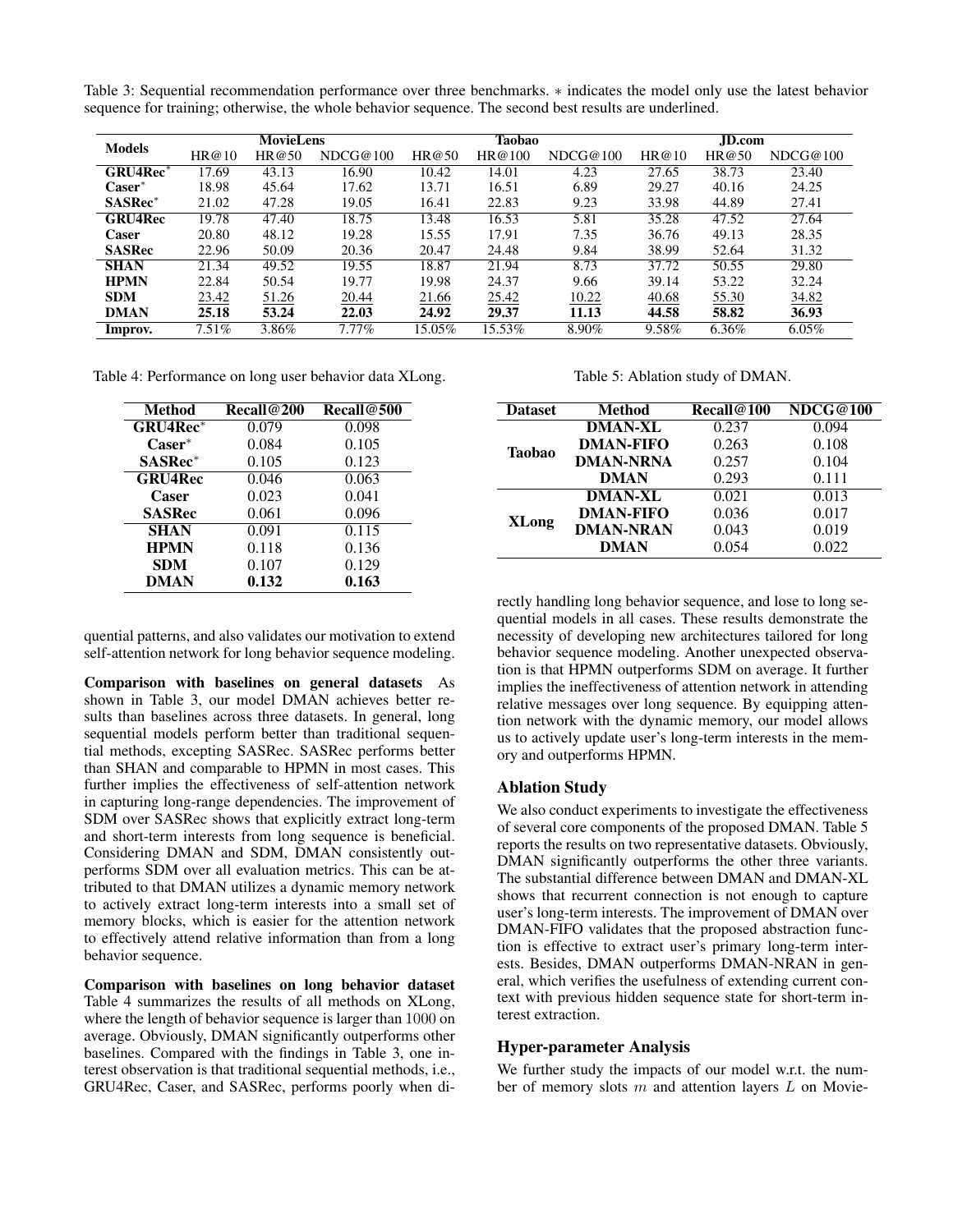

Figure 2: The proposed DMAN analysis

Lens. As we can see in Figure 2(a), DMAN achieves satisfactory results when  $m = 20$  and the gain slows down with less than 2% improvement when m further increases. In experiments, we found 20 is enough for MovieLens, Taobao, JD.com and XLong. From Figure 2(b), we observe that the number of attention layers has positive impacts in our model. To trade-off between memory costs and performance, we set  $L = 2$  for all datasets since it already achieves satisfactory results. Besides, we also plot the learning curve of DMAN on Taobao dataset in Figure 2(c), we can observe that DMAN converges quickly after about 2 epochs. Similar observations have been observed on other datasets. Specifically, DMAN tends to converge after 2 epochs on Taobao, JD.com and XLong datasets, while 50 epochs for Movie-Lens data. These results demonstrate the training efficiency of our model.

#### Related Work

#### General Recommendation

Early recommendation works largely focused on explicit feedback (Koren 2008). The recent research focus is shifting towards implicit data (Li and She 2017; Hu, Koren, and Volinsky 2008). The typical examples include collaborative filtering (Sarwar et al. 2001; Schafer et al. 2007), matrix factorization techniques (Koren, Bell, and Volinsky 2009), and factorization machines (Rendle 2010). The main challenge lies in representing users or items with latent embedding vectors to estimate their similarity. Due to their ability to learn salient representations, neural network-based models (Guo et al. 2017; Su and Khoshgoftaar 2009; Tan, Liu, and Hu 2019) are also attracted much attention recently. Some efforts adopt neural networks to extract side attributes for content-aware recommendation (Kim et al. 2016), while some aim to equip matrix factorization with non-linear interaction function (He and Chua 2017) or graph convolutional aggregation (Wang et al. 2019b; Liu et al. 2019). In general, deep learning-based methods perform better than traditional counterparts (Sedhain et al. 2015; Xue et al. 2017).

### Sequential Recommendation

Sequential recommendation takes as input the chronological behavior sequence for user modeling. Typical examples belong to three categories. The first relies on temporal matrix factorization (Koren 2009) to model user's drifting preferences. The second school uses either first-order (Rendle, Freudenthaler, and Schmidt-Thieme 2010; Cheng et al. 2013) or hider-order (He and McAuley 2016; He et al. 2016; Yan et al. 2019) Markov-chains to capture the user state dynamics. The third stream applies deep neural networks to enhance the capacity of feature extraction (Yuan et al. 2019; Sun et al. 2019; Hidasi and Karatzoglou 2018). For example, Caser (Tang and Wang 2018) applies CNNs to process the item embedding sequence, while GRU4Rec (Hidasi et al. 2015) uses gated recurrent unit GRU for session-based recommendation. Moreover, SASRec (Kang and McAuley 2018) employs self-attention networks (Vaswani et al. 2017) to selectively aggregate relevant items for user modeling.

However, these methods mainly focus on making recommendations based on relatively recent behaviors. Recently, a few efforts attempt to model long behavior sequence data. For instance, SDM (Lv et al. 2019) and SHAN (Ying et al. 2018a) split the whole behavior sequence into short-term and long-term sequences and then explicitly extract longterm and short-term interest embeddings from them. But they are difficult to capture long-term interests shifting and suffer from high computation complexity. HPMN (Ren et al. 2019) uses the memory network (Graves, Wayne, and Danihelka 2014; Chen et al. 2018) to memorize important historical behaviors for next-item prediction. Nevertheless, memory network may suffer from long-term dependency forgetting dilemma, as the memory is optimized by recovering the next item. Our model focuses on combing external memory and attention networks for effective long user behavior sequence modeling, which conducts an explicit and adaptive modeling process.

## **Conclusions**

In this paper, we propose a novel dynamic memory-based attention network DMAN for sequential recommendation with long behavior sequence. We truncate a user's overall behavior sequence into a series of sub-sequences and train our model in a dynamic manner. DMAN can explicitly extract a user's short-term and long-term interests based on the recurrent connection mechanism and a set of external memory blocks. To improve the memory fidelity, we derive a dynamic memory network to actively abstract a user's longterm interests into the memory by minimizing a local reconstruction loss. Empirical results on real-world datasets demonstrate the effectiveness of DMAN in modeling long user behavior sequences.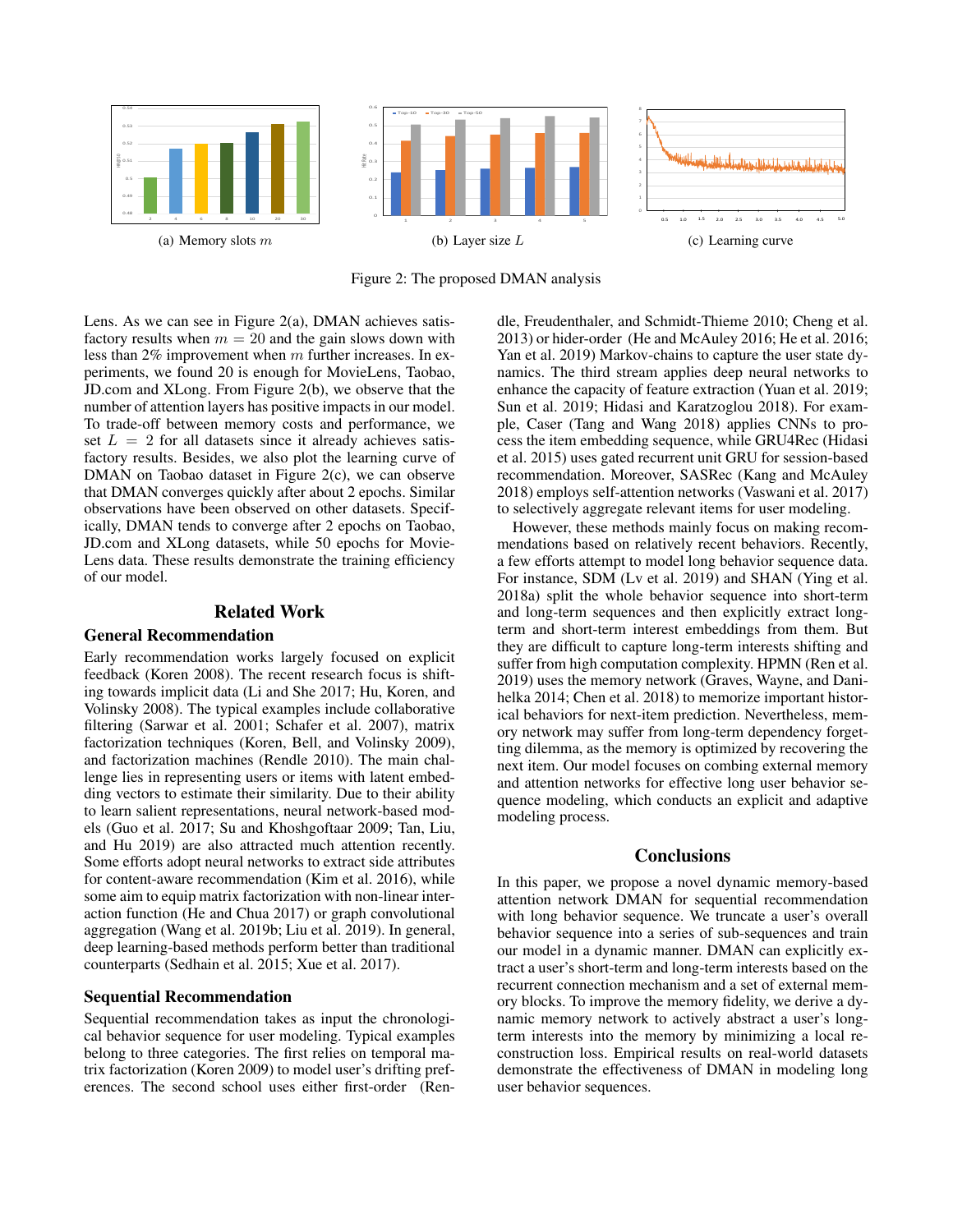## References

Belletti, F.; Chen, M.; and Chi, E. H. 2019. Quantifying Long Range Dependence in Language and User Behavior to improve RNNs. In *KDD*, 1317–1327.

Chen, X.; Xu, H.; Zhang, Y.; Tang, J.; Cao, Y.; Qin, Z.; and Zha, H. 2018. Sequential recommendation with user memory networks. In *WSDM*, 108–116.

Cheng, C.; Yang, H.; Lyu, M. R.; and King, I. 2013. Where you like to go next: Successive point-of-interest recommendation. In *IJCAI*.

Covington, P.; Adams, J.; and Sargin, E. 2016. Deep neural networks for youtube recommendations. In *RecSys*, 191– 198.

Dai, Z.; Yang, Z.; Yang, Y.; Carbonell, J.; Le, Q. V.; and Salakhutdinov, R. 2019. Transformer-xl: Attentive language models beyond a fixed-length context. *arXiv preprint arXiv:1901.02860* .

Graves, A.; Wayne, G.; and Danihelka, I. 2014. Neural turing machines. *arXiv preprint arXiv:1410.5401* .

Guo, H.; Tang, R.; Ye, Y.; Li, Z.; and He, X. 2017. DeepFM: a factorization-machine based neural network for CTR prediction. *arXiv preprint arXiv:1703.04247* .

He, R.; Fang, C.; Wang, Z.; and McAuley, J. 2016. Vista: a visually, socially, and temporally-aware model for artistic recommendation. In *RecSys*, 309–316.

He, R.; and McAuley, J. 2016. Fusing similarity models with markov chains for sparse sequential recommendation. In *ICDM*, 191–200. IEEE.

He, X.; and Chua, T.-S. 2017. Neural factorization machines for sparse predictive analytics. In *SIGIR*, 355–364.

Hidasi, B.; and Karatzoglou, A. 2018. Recurrent neural networks with top-k gains for session-based recommendations. In *CIKM*, 843–852.

Hidasi, B.; Karatzoglou, A.; Baltrunas, L.; and Tikk, D. 2015. Session-based recommendations with recurrent neural networks. *arXiv preprint arXiv:1511.06939* .

Hu, Y.; Koren, Y.; and Volinsky, C. 2008. Collaborative filtering for implicit feedback datasets. In *ICDM*, 263–272. Ieee.

Jean, S.; Cho, K.; Memisevic, R.; and Bengio, Y. 2014. On using very large target vocabulary for neural machine translation. *arXiv preprint arXiv:1412.2007* .

Kang, W.-C.; and McAuley, J. 2018. Self-attentive sequential recommendation. In *ICDM*, 197–206. IEEE.

Kim, D.; Park, C.; Oh, J.; Lee, S.; and Yu, H. 2016. Convolutional matrix factorization for document context-aware recommendation. In *RecSys*, 233–240.

Koren, Y. 2008. Factorization meets the neighborhood: a multifaceted collaborative filtering model. In *KDD*, 426– 434.

Koren, Y. 2009. Collaborative filtering with temporal dynamics. In *KDD*, 447–456.

Koren, Y.; Bell, R.; and Volinsky, C. 2009. Matrix factorization techniques for recommender systems. *Computer* (8): 30–37.

Li, C.; Liu, Z.; Wu, M.; Xu, Y.; Zhao, H.; Huang, P.; Kang, G.; Chen, Q.; Li, W.; and Lee, D. L. 2019. Multi-interest network with dynamic routing for recommendation at Tmall. In *CIKM*, 2615–2623.

Li, J.; Ren, P.; Chen, Z.; Ren, Z.; Lian, T.; and Ma, J. 2017. Neural attentive session-based recommendation. In *CIKM*, 1419–1428.

Li, J.; Wang, Y.; and McAuley, J. 2020. Time Interval Aware Self-Attention for Sequential Recommendation. In *WSDM*, 322–330.

Li, X.; and She, J. 2017. Collaborative variational autoencoder for recommender systems. In *GKDD*, 305–314.

Liu, N.; Tan, Q.; Li, Y.; Yang, H.; Zhou, J.; and Hu, X. 2019. Is a single vector enough? exploring node polysemy for network embedding. In *KDD*, 932–940.

Lv, F.; Jin, T.; Yu, C.; Sun, F.; Lin, Q.; Yang, K.; and Ng, W. 2019. SDM: Sequential deep matching model for online large-scale recommender system. In *CIKM*, 2635–2643.

Ma, C.; Ma, L.; Zhang, Y.; Sun, J.; Liu, X.; and Coates, M. 2019. Memory Augmented Graph Neural Networks for Sequential Recommendation. *arXiv preprint arXiv:1912.11730* .

Rae, J. W.; Potapenko, A.; Jayakumar, S. M.; and Lillicrap, T. P. 2019. Compressive Transformers for Long-Range Sequence Modelling. *arXiv preprint arXiv:1911.05507* .

Ren, K.; Qin, J.; Fang, Y.; Zhang, W.; Zheng, L.; Bian, W.; Zhou, G.; Xu, J.; Yu, Y.; Zhu, X.; et al. 2019. Lifelong Sequential Modeling with Personalized Memorization for User Response Prediction. In *SIGIR*, 565–574.

Rendle, S. 2010. Factorization machines. In *ICDM*, 995– 1000. IEEE.

Rendle, S.; Freudenthaler, C.; and Schmidt-Thieme, L. 2010. Factorizing personalized markov chains for nextbasket recommendation. In *WWW*, 811–820.

Sabour, S.; Frosst, N.; and Hinton, G. E. 2017. Dynamic routing between capsules. In *NIPS*, 3856–3866.

Sarwar, B.; Karypis, G.; Konstan, J.; and Riedl, J. 2001. Item-based collaborative filtering recommendation algorithms. In *WWW*, 285–295. ACM.

Schafer, J. B.; Frankowski, D.; Herlocker, J.; and Sen, S. 2007. Collaborative filtering recommender systems. In *The adaptive web*, 291–324. Springer.

Sedhain, S.; Menon, A. K.; Sanner, S.; and Xie, L. 2015. Autorec: Autoencoders meet collaborative filtering. In *WWW*, 111–112.

Sodhani, S.; Chandar, S.; and Bengio, Y. 2018. On training recurrent neural networks for lifelong learning. *CoRR, abs/1811.07017* .

Su, X.; and Khoshgoftaar, T. M. 2009. A survey of collaborative filtering techniques. *Advances in artificial intelligence* 2009.